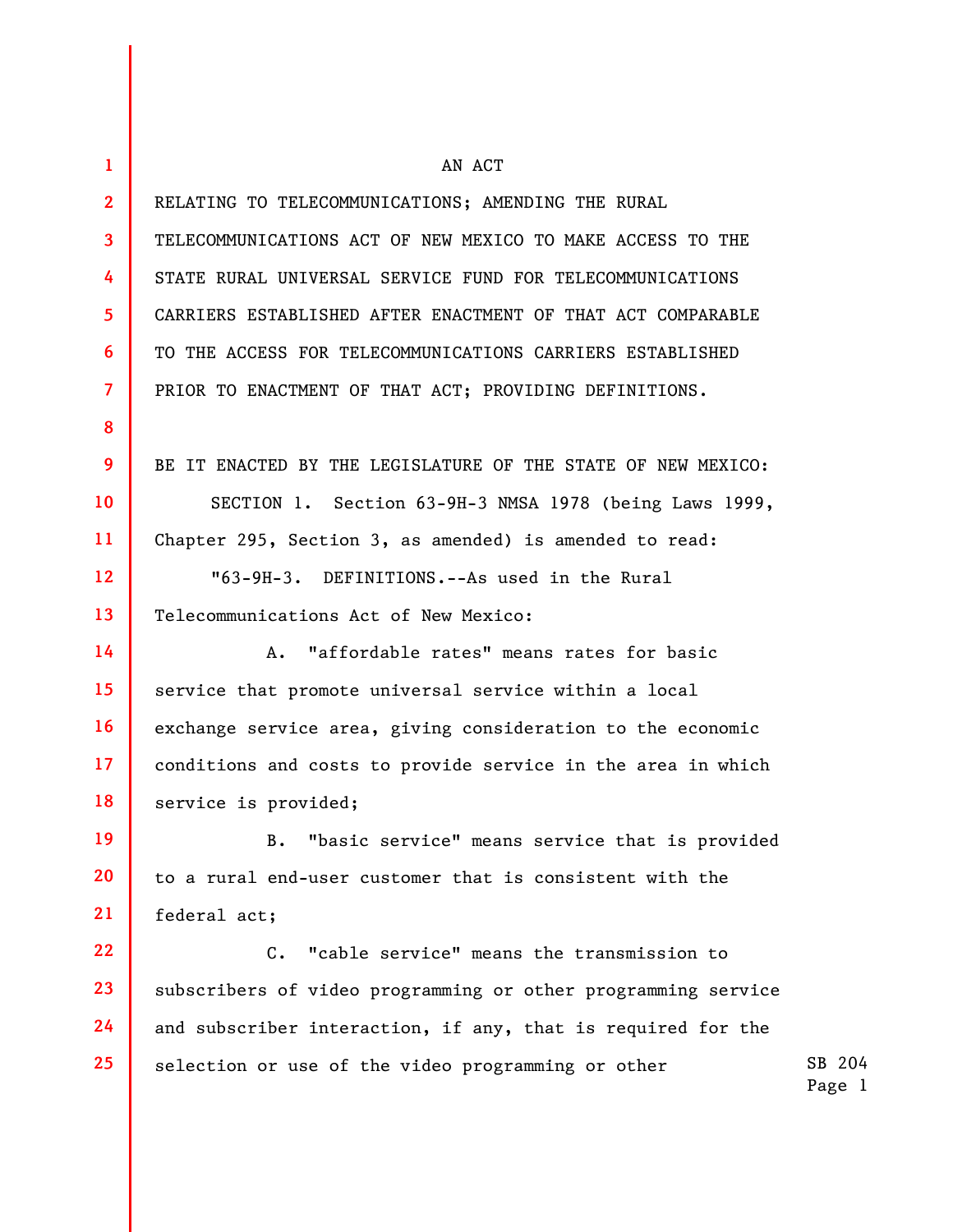1 2 3 4 5 6 7 8 9 10 11 12 13 14 15 16 17 18 19 20 21 22 23 24 25 programming service; D. "commission" means the public regulation commission; E. "comparable carrier" means an eligible telecommunications carrier established prior to enactment of the Rural Telecommunications Act of New Mexico that has a similar number of access lines as an eligible telecommunications carrier established after enactment of that act; F. "eligible telecommunications carrier" means an eligible telecommunications carrier as defined in the federal act; G. "federal act" means the federal Telecommunications Act of 1996; H. "fund" means the state rural universal service fund; I. "incumbent local exchange carrier" means a person that: (1) was designated as an eligible telecommunications carrier by the state corporation commission in Docket #97-93-TC by order dated October 23, 1997, or that provided local exchange service in this state on February 8, 1996; or (2) became a successor or assignee of an incumbent local exchange carrier;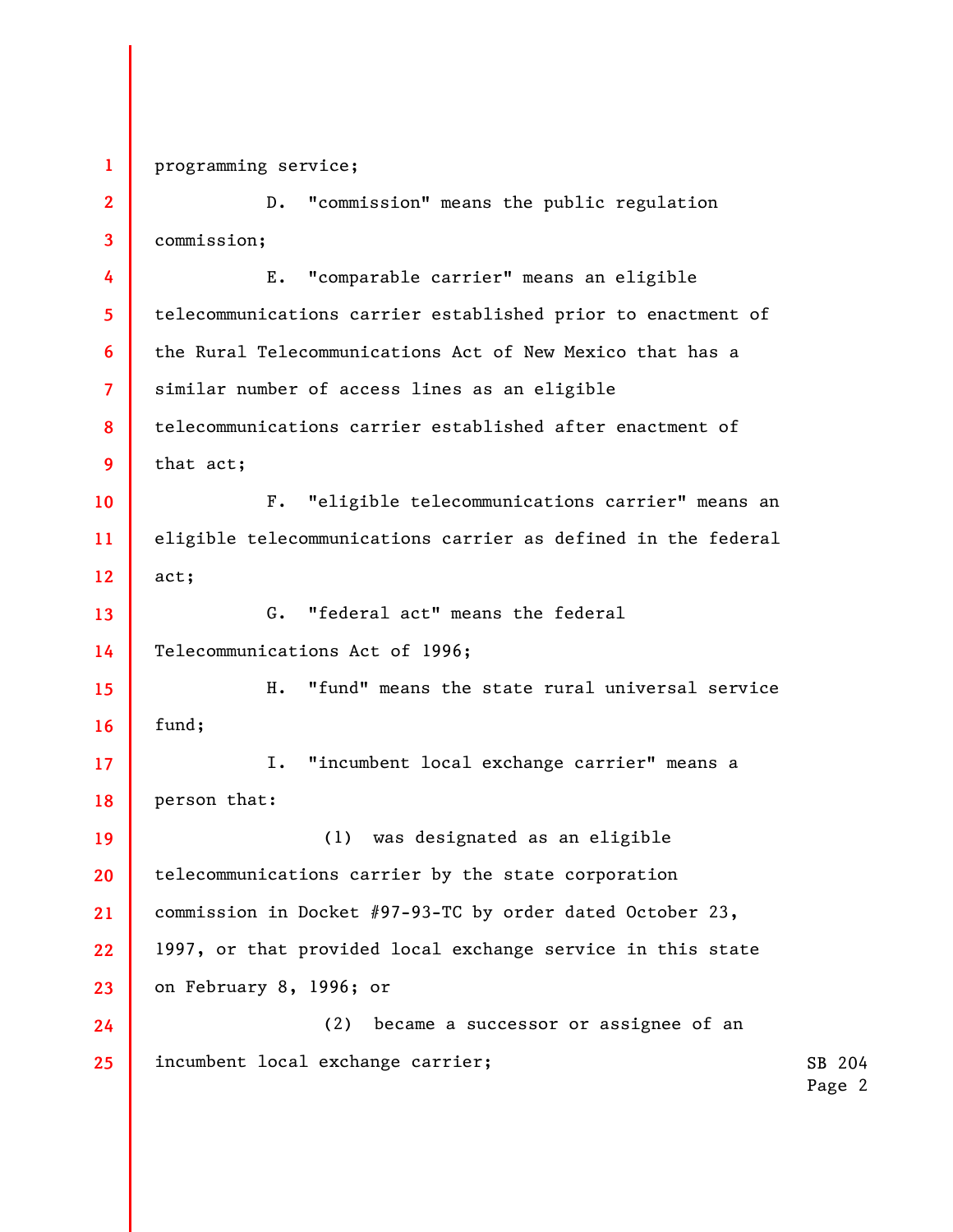J. "incumbent rural telecommunications carrier" means an incumbent local exchange carrier that serves fewer than fifty thousand access lines within the state and has been designated as an eligible telecommunications carrier by the state corporation commission or the public regulation commission;

1

2

3

4

5

6

7 8 9 10 K. "local exchange area" means a geographic area encompassing one or more local communities, as described in maps, tariffs or rate schedules filed with the commission, where local exchange rates apply;

11 12 13 14 L. "local exchange service" means the transmission of two-way interactive switched voice communications furnished by a telecommunications carrier within a local exchange area;

15 16 17 M. "long distance service" means telecommunications service between local exchange areas that originate and terminate within the state;

18 19 20 21 22 23 24 25 N. "private telecommunications service" means a system, including its construction, maintenance or operation for the provision of telecommunications service, or any portion of that service, by a person for the sole and exclusive use of that person and not for resale, directly or indirectly. For purposes of this definition, the person that may use the service includes any affiliates of the person if at least eighty percent of the assets or voting stock of the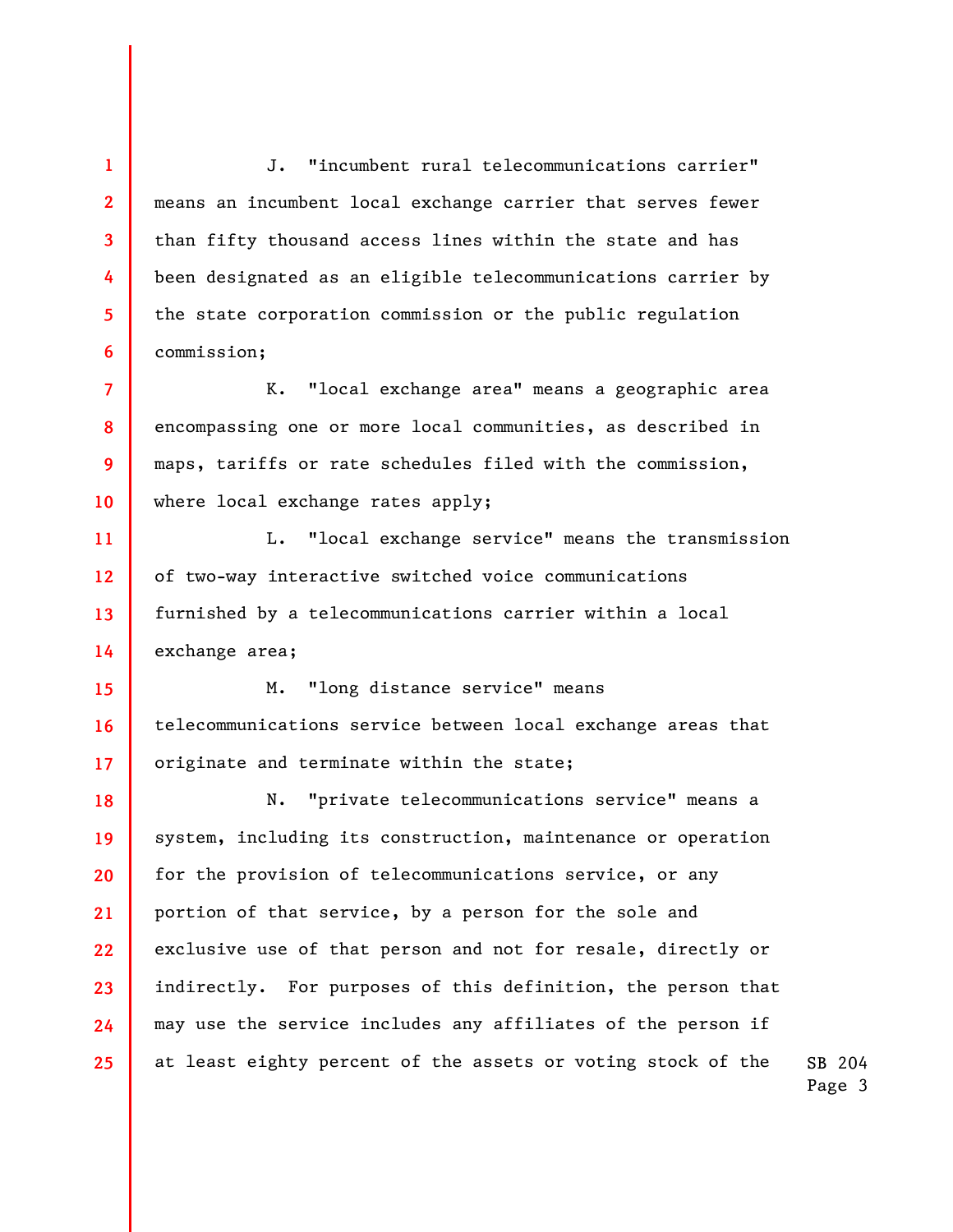affiliates is owned by the person. If any other person uses the telecommunications service, whether for hire or not, the private telecommunications service is a public telecommunications service;

1

2

3

4

17

18

19

20

21

22

5 6 7 8 9 10 11 12 13 14 15 16 O. "public telecommunications service" means the transmission of signs, signals, writings, images, sounds, messages, data or other information of any nature by wire, radio, lightwaves or other electromagnetic means originating and terminating in this state regardless of actual call routing. "Public telecommunications service" does not include the provision of terminal equipment used to originate or terminate the service; private telecommunications service; broadcast transmissions by radio, television and satellite broadcast stations regulated by the federal communications commission; radio common carrier services, including mobile telephone service and radio paging; or cable service; and

P. "telecommunications carrier" means a person that provides public telecommunications service."

SECTION 2. Section 63-9H-6 NMSA 1978 (being Laws 1999, Chapter 295, Section 6, as amended) is amended to read:

"63-9H-6. STATE RURAL UNIVERSAL SERVICE FUND-- ESTABLISHMENT.--

23 24 25 A. The commission shall implement and maintain a "state rural universal service fund" to maintain and support universal service that is provided by eligible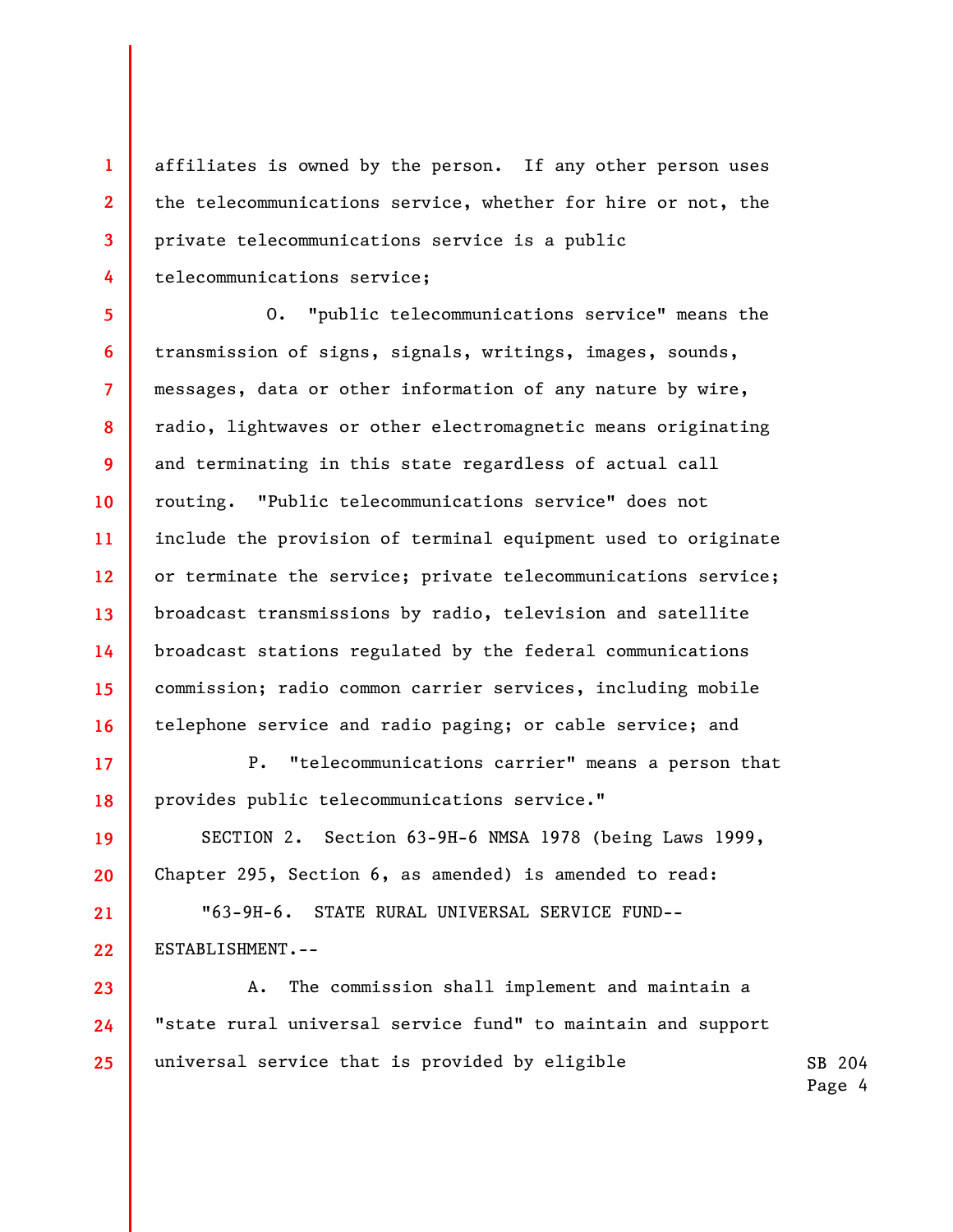telecommunications carriers, including commercial mobile radio services carriers, as are determined by the commission. As used in this section, "universal service" means basic local exchange service, comparable retail alternative services at affordable rates, service pursuant to a low-income telephone assistance plan and broadband internet access service to unserved and underserved areas as determined by the commission.

1

2

3

4

5

6

7

8

9 10 11 12 13 14 15 16 17 18 19 20 21 22 23 24 25 B. The fund shall be financed by a surcharge on intrastate retail public telecommunications services to be determined by the commission, excluding services provided pursuant to a low-income telephone assistance plan billed to end-user customers by a telecommunications carrier, and excluding all amounts from surcharges, gross receipts taxes, excise taxes, franchise fees and similar charges. For the purpose of funding the fund, the commission has the authority to apply the surcharge on intrastate retail public telecommunications services provided by telecommunications carriers, including commercial mobile radio services and voice over internet protocol services, at a competitively and technologically neutral rate or rates to be determined by the commission. The commission may establish the surcharge as a percentage of intrastate retail public telecommunications services revenue or as a fixed amount applicable to each communication connection. For purposes of this section, a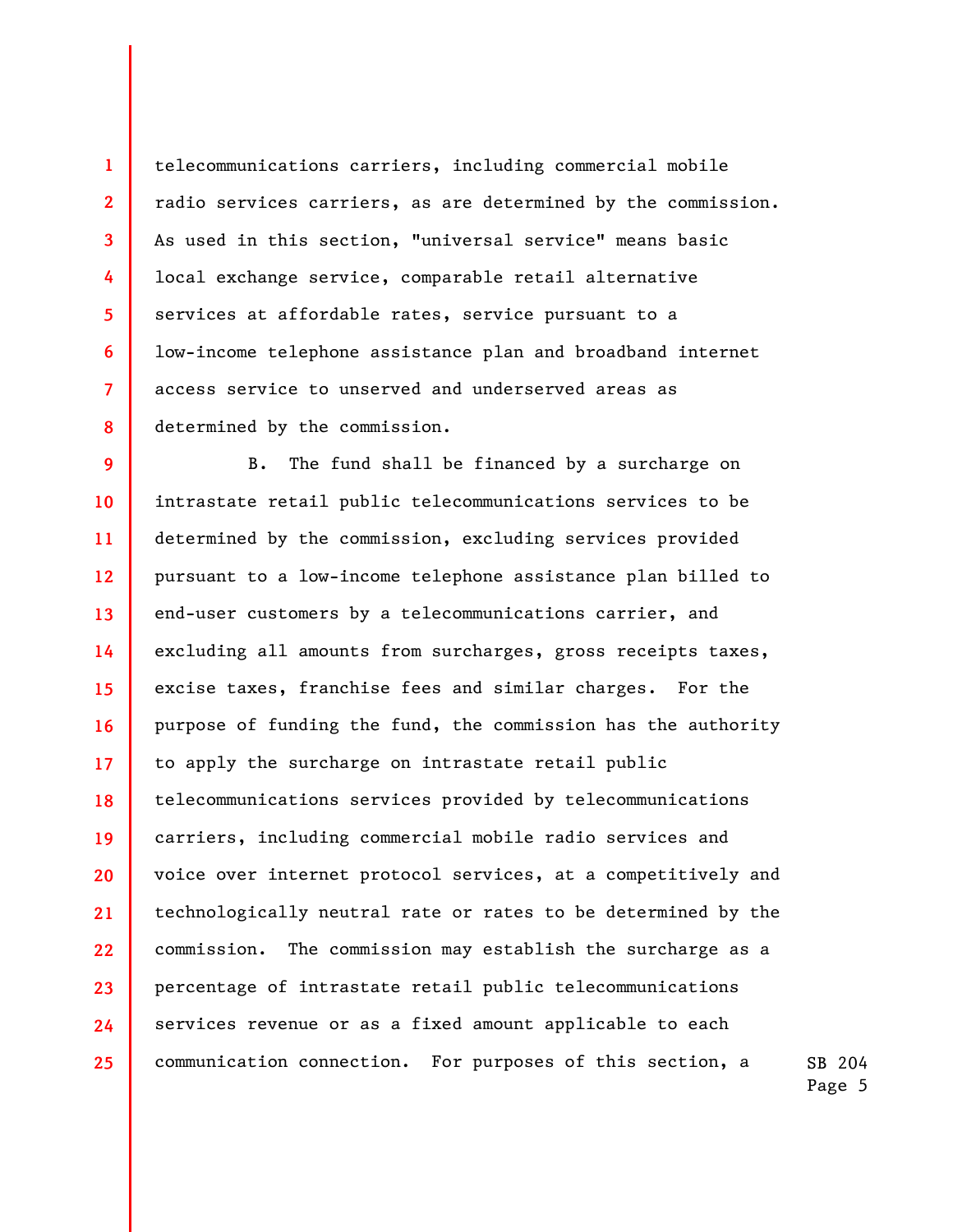1 2 3 4 5 6 7 8 9 10 11 12 13 14 "communication connection" means a voice-enabled telephone access line, wireless voice connection, unique voice over internet protocol service connection or other uniquely identifiable functional equivalent as determined by the commission. Such surcharges shall be competitively and technologically neutral. Money deposited in the fund is not public money, and the administration of the fund is not subject to the provisions of law regulating public funds. The commission shall not apply this surcharge to a private telecommunications network; to the state, a county, a municipality or other governmental entity; to a public school district; to a public institution of higher education; to an Indian nation, tribe or pueblo; or to Native American customers who reside on tribal or pueblo land.

C. The fund shall be competitively and technologically neutral, equitable and nondiscriminatory in its collection and distribution of funds, portable between eligible telecommunications carriers and additionally shall provide a specific, predictable and sufficient support mechanism as determined by the commission that ensures universal service in the state.

22

23

24

25

15

16

17

18

19

20

21

D. The commission shall:

SB 204 (1) establish eligibility criteria for participation in the fund consistent with federal law that ensure the availability of universal service at affordable

Page 6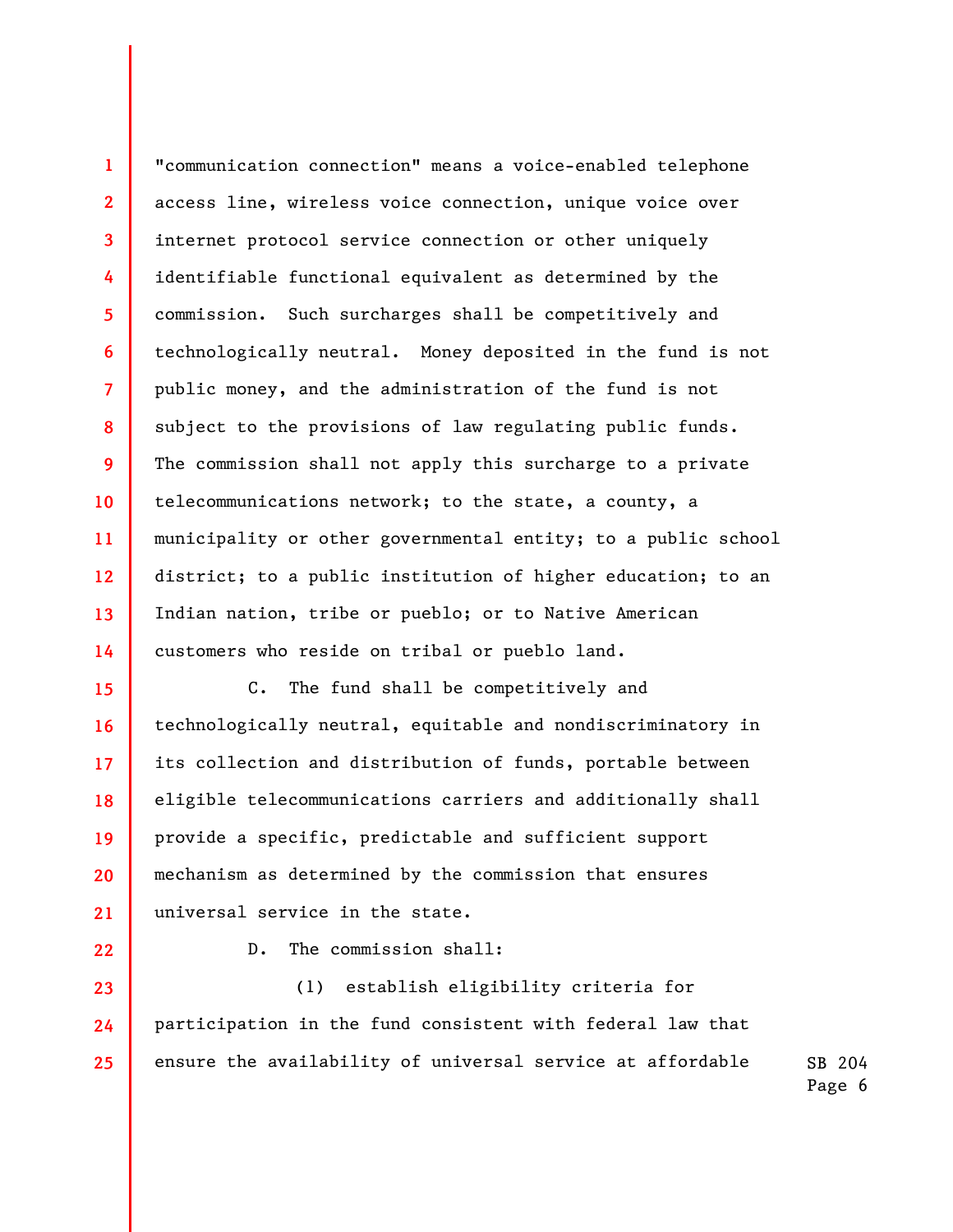1 2 3 4 5 6 7 8 9 10 11 12 13 14 15 16 17 18 19 20 21 22 23 24 25 rates. The eligibility criteria shall not restrict or limit an eligible telecommunications carrier from receiving federal universal service support; (2) provide for the collection of the surcharge on a competitively neutral basis and for the administration and disbursement of money from the fund; (3) determine those services and areas requiring support from the fund; (4) provide for the separate administration and disbursement of federal universal service funds consistent with federal law; and (5) establish affordability benchmark rates for local residential and business services that shall be utilized in determining the level of support from the fund. The process for determining subsequent adjustments to the benchmark shall be established through a rulemaking. E. All incumbent telecommunications carriers and competitive carriers already designated as eligible telecommunications carriers for the fund shall be eligible for participation in the fund. All other carriers that choose to become eligible to receive support from the fund may petition the commission to be designated as an eligible telecommunications carrier for the fund. The commission may grant eligible carrier status to a competitive carrier in a rural area upon a finding that granting the application is in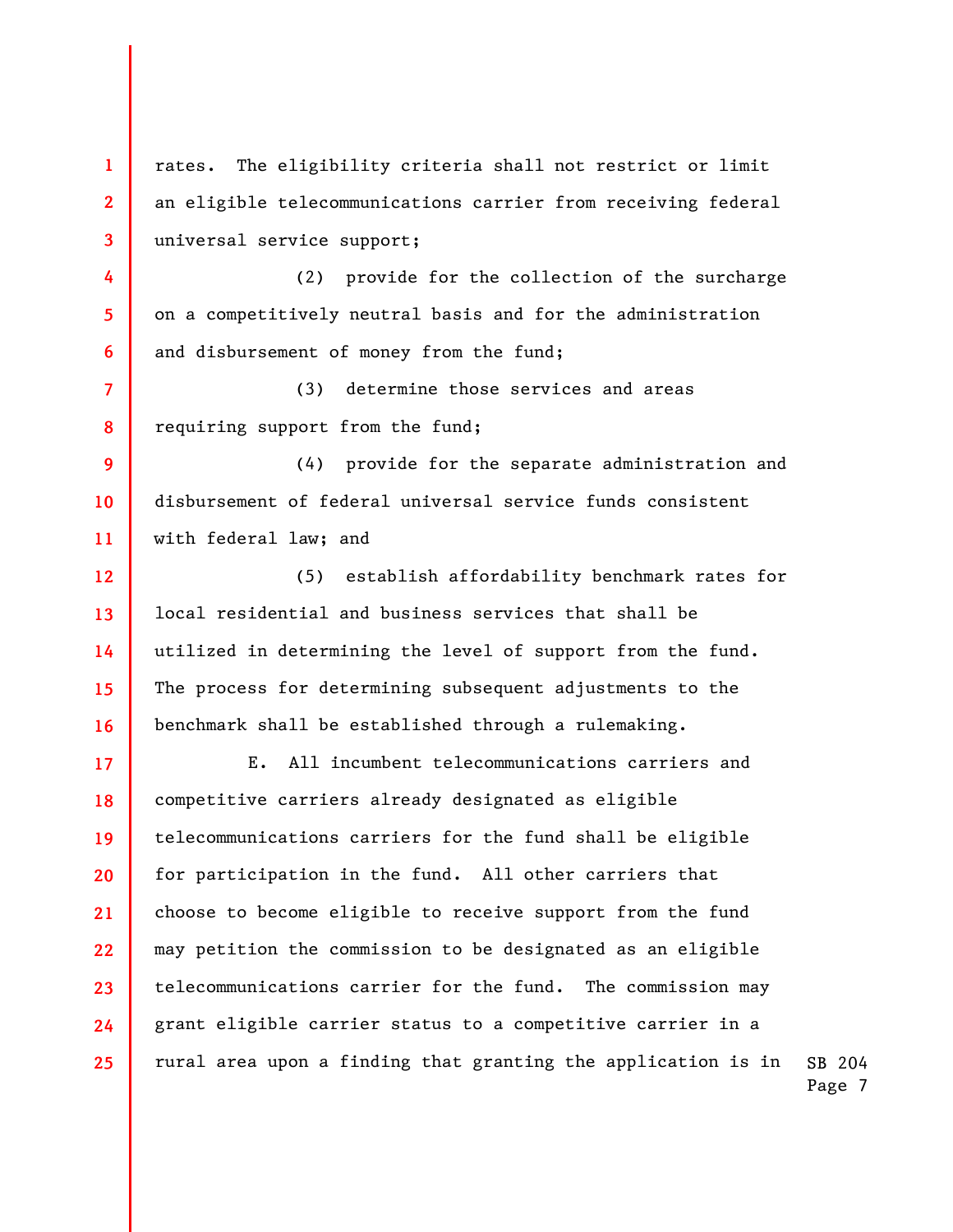1 2 3 4 5 6 7 8 9 10 11 12 13 14 15 16 17 18 19 20 21 22 23 24 25 the public interest. In making a public interest finding, the commission may consider at least the following items: (1) the impact of designation of an additional eligible carrier on the size of the fund; (2) the unique advantages and disadvantages of the competitor's service offering; and (3) any commitments made regarding the quality of telephone service. F. The commission shall adopt rules, including a provision for variances, for the implementation and administration of the fund in accordance with the provisions of this section. The rules shall enumerate the appropriate uses of fund support and any restrictions on the use of fund support by eligible telecommunications carriers. The rules shall require that an eligible telecommunications carrier receiving support from the fund pursuant to Subsection K, L or M of this section must expend no less than sixty percent of the support it receives to deploy and maintain broadband internet access services in rural areas of the state. The rules also shall provide for annual reporting by eligible telecommunications carriers verifying that the reporting carrier continues to meet the requirements for designation as an eligible telecommunications carrier for purposes of the fund and is in compliance with the commission's rules, including the provisions regarding use of support from the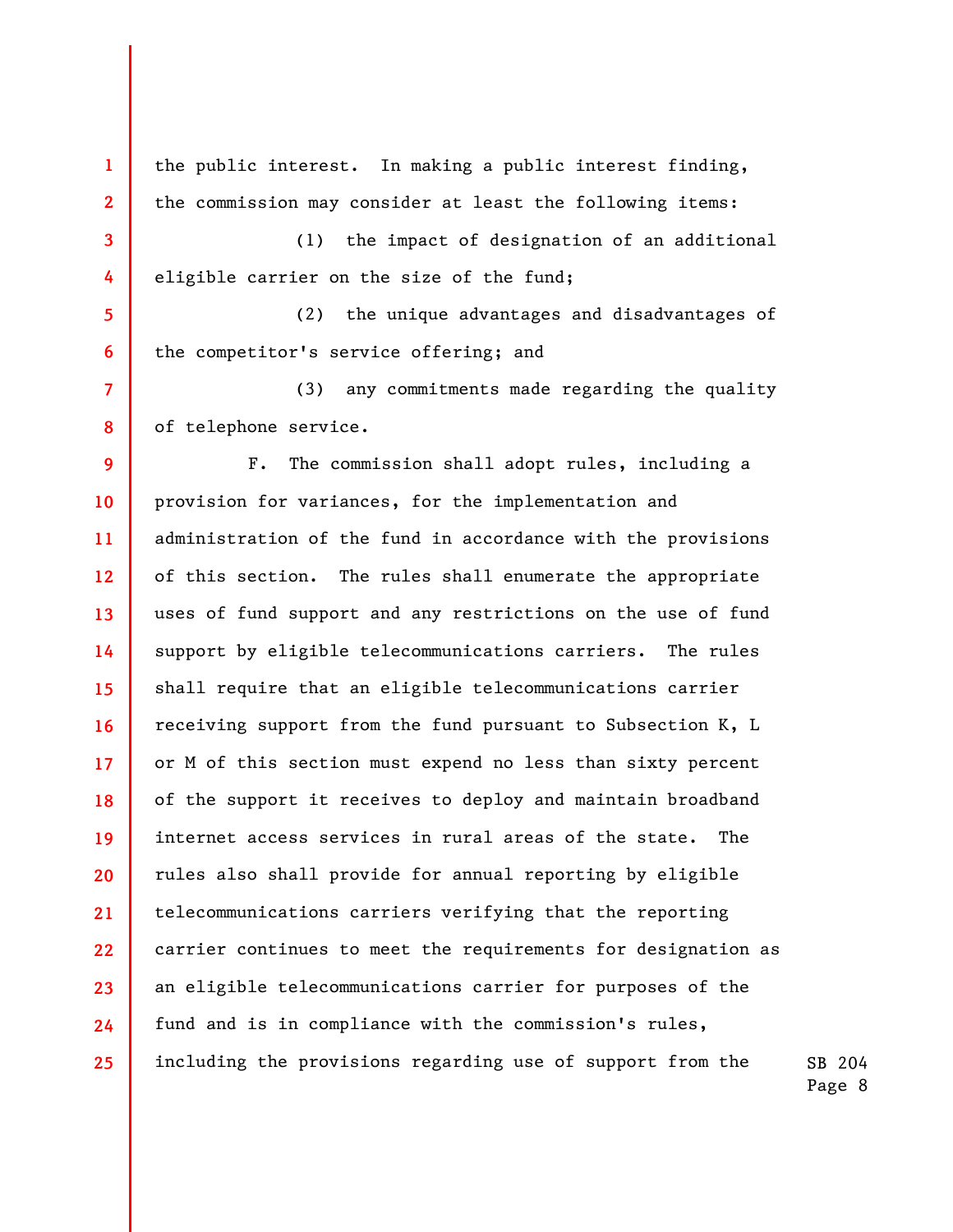fund.

1

2

3

4

5

6

7

8

9

10

11

G. The commission shall, upon implementation of the fund, select a neutral third-party administrator to collect, administer and disburse money from the fund under the supervision and control of the commission pursuant to established criteria and rules promulgated by the commission. The administrator may be reasonably compensated for the specified services from the surcharge proceeds to be received by the fund pursuant to Subsection B of this section. For purposes of this subsection, the commission shall not be a neutral third-party administrator.

12 13 14 15 16 17 18 H. The fund established by the commission shall ensure the availability of universal service as determined by the commission at affordable rates in rural areas of the state; provided, however, that nothing in this section shall be construed as granting any authority to the commission to impose the surcharge on or otherwise regulate broadband internet access services.

19 20 21 22 23 24 25 I. The commission shall ensure that intrastate switched access charges are equal to interstate switched access charges established by the federal communications commission as of January 1, 2006. Nothing in this section shall preclude the commission from considering further adjustments to intrastate switched access charges based on changes to interstate switched access charges.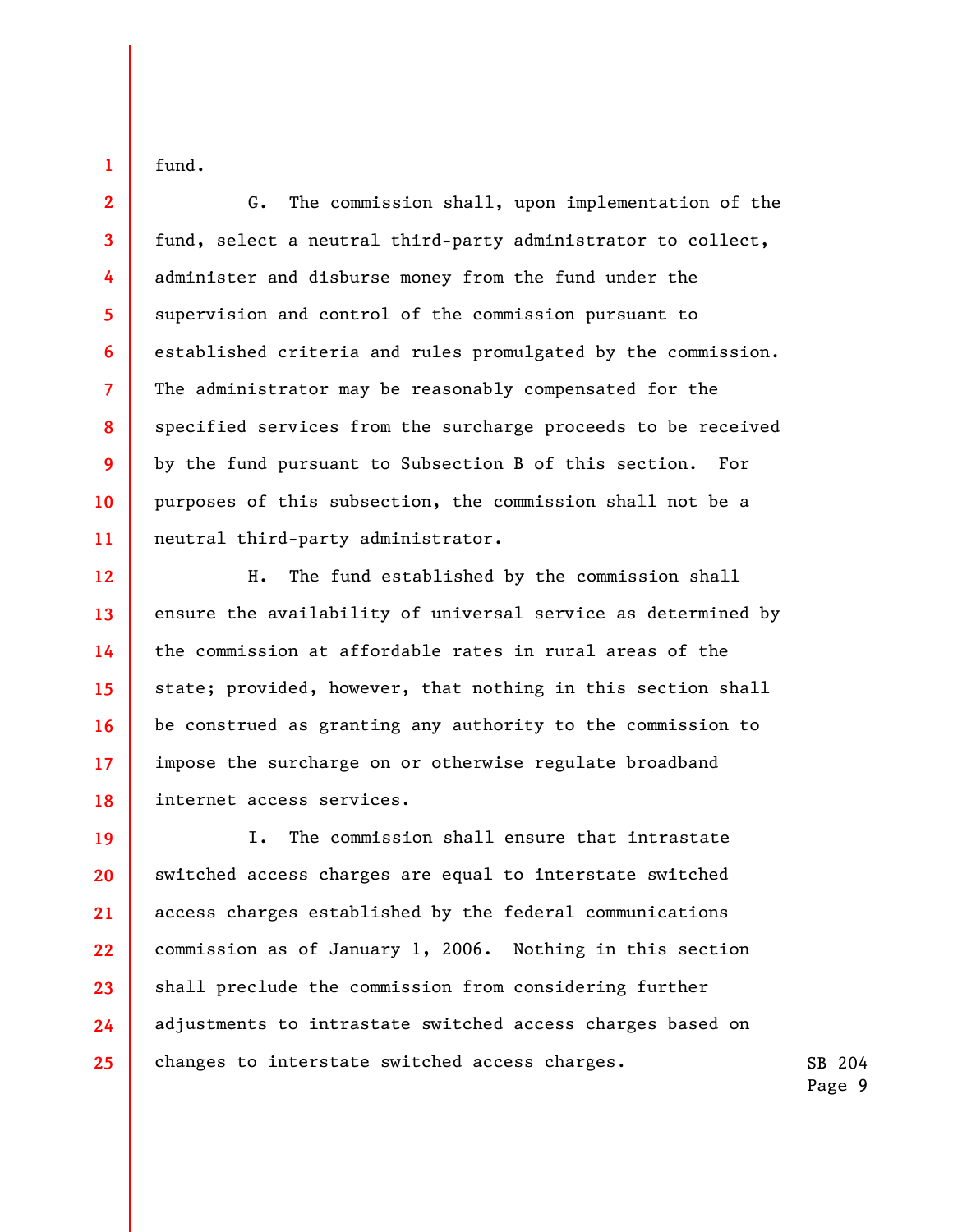J. To ensure that providers of intrastate retail communications service contribute to the fund and to further ensure that the surcharge determined pursuant to Subsection B of this section to be paid by the end-user customer will be held to a minimum, the commission shall adopt rules, or take other appropriate action, to require all such providers to participate in a plan to ensure accurate reporting.

1

2

3

4

5

6

7

21

22

23

24

25

8 9 10 11 12 13 14 K. The commission shall authorize payments from the fund to incumbent local exchange carriers, in combination with revenue-neutral rate rebalancing up to the affordability benchmark rates. Beginning in 2018, the commission shall make access reduction support payments in the amount made from the fund in base year 2014, adjusted each year thereafter by:

15 16 17 18 (1) the annual percentage change in the number of access lines served by the incumbent local exchange carriers receiving such support for the prior calendar year, as compared to base year 2014; and

19 20 (2) changes in the affordability benchmark rates that have occurred since 2014.

L. The commission shall determine the methodology to be used to authorize payments to all other carriers that apply for and receive eligible carrier status; provided that:

(1) an eligible incumbent telecommunications carrier that is not eligible for funding pursuant to rate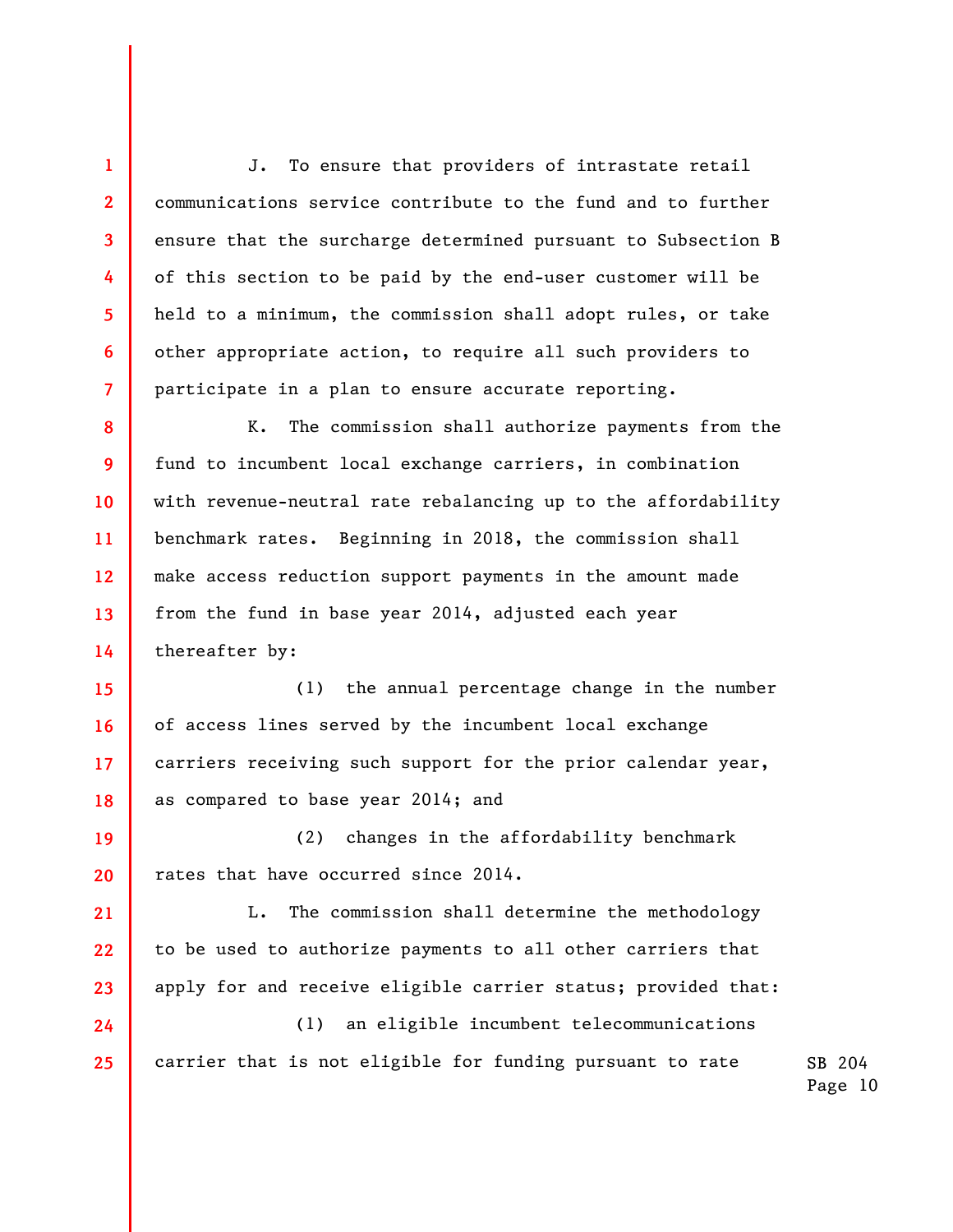rebalancing in Subsection K of this section and that has been previously authorized pursuant to Subsection M of this section for need-based support may apply for ongoing fund support;

1

2

3

4

5

6

7

8

9

10

11

12

13

17

18

19

20

21

(2) the commission shall award an applicant ongoing fund support at no less than the average access line amount of funding support for comparable carriers; provided that an eligible telecommunications carrier receiving fund support pursuant to this subsection shall not offer basic local exchange residential and business services at rate levels lower than the rates for such services charged by any of the comparable carriers used for the determination of the level of support;

14 15 16 (3) the commission shall act upon a request for ongoing fund support within one hundred twenty days of the filing of the request; and

(4) nothing in this section shall limit the commission's authority to adopt rules pursuant to Subsection F of this section regarding appropriate uses of fund support and any restrictions on the use of the fund support by eligible telecommunications carriers.

22 23 24 25 M. The commission may also authorize payments from the fund to incumbent rural telecommunications carriers or to telecommunications carriers providing comparable retail alternative services that have been designated as eligible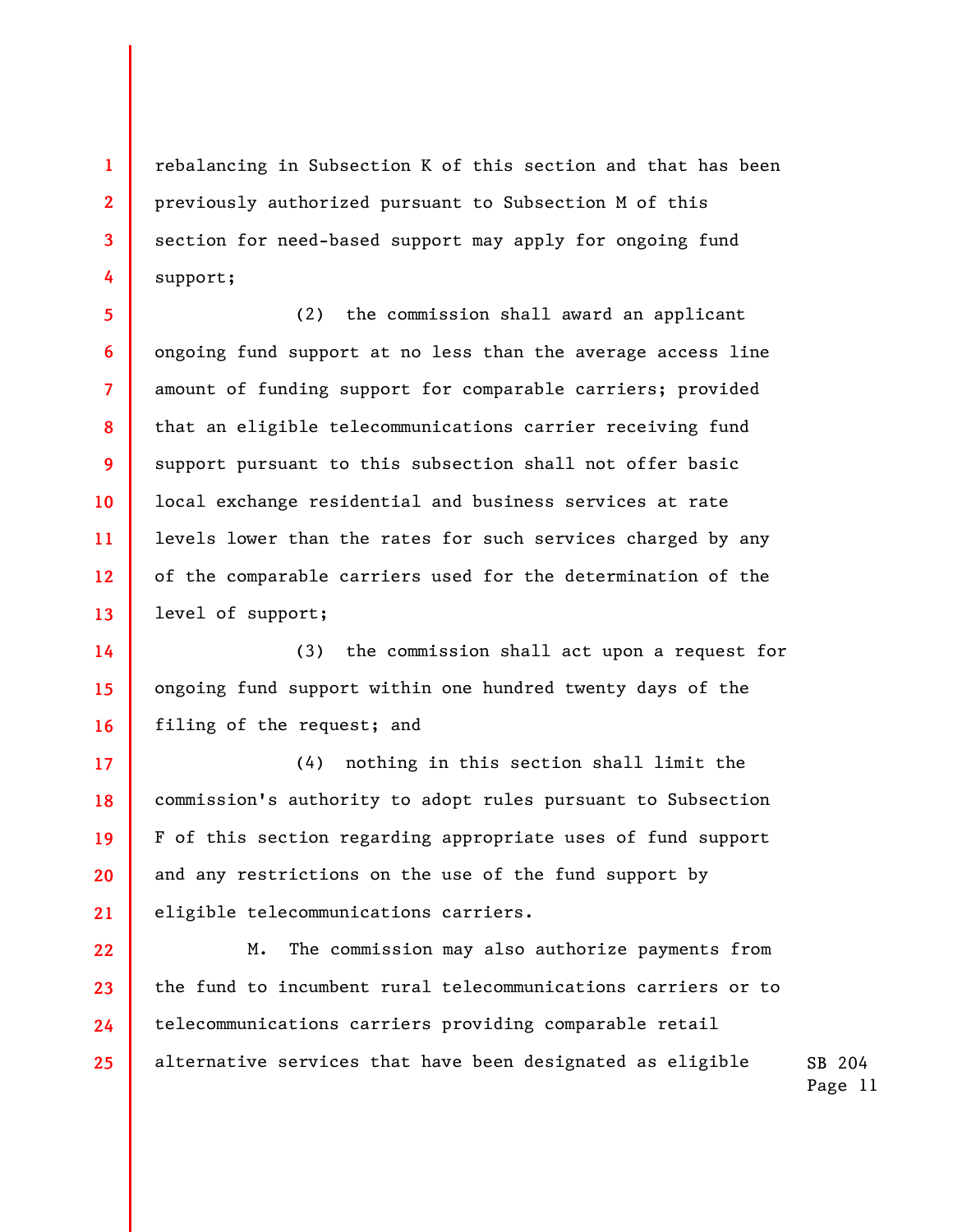1 2 3 4 5 6 7 8 9 10 11 12 telecommunications carriers serving in rural areas of the state upon a finding, based on factors that may include a carrier's regulated revenues, expenses or investment, by the commission that such payments are needed to ensure the widespread availability and affordability of universal service. The commission shall decide cases filed pursuant to this subsection with reasonable promptness, with or without a hearing, but no later than six months following the filing of an application seeking payments from the fund, unless the commission finds that a longer time will be required, in which case the commission may extend the period for an additional three months.

13 14 15 16 17 18 19 20 21 22 23 24 N. The commission shall adopt rules that establish and implement a broadband program to provide funding to eligible telecommunications carriers for the construction and maintenance of facilities capable of providing broadband internet access service. Such rules shall require that the commission consider applications for funding on a technology-neutral basis and shall require that the awards of support be consistent with federal universal service support programs and be based on the best use of the fund for rural areas of the state. Each year, a minimum of five million dollars (\$5,000,000) of the fund shall be dedicated to the broadband program.

25

SB 204 O. The total obligations of the fund determined by

Page 12